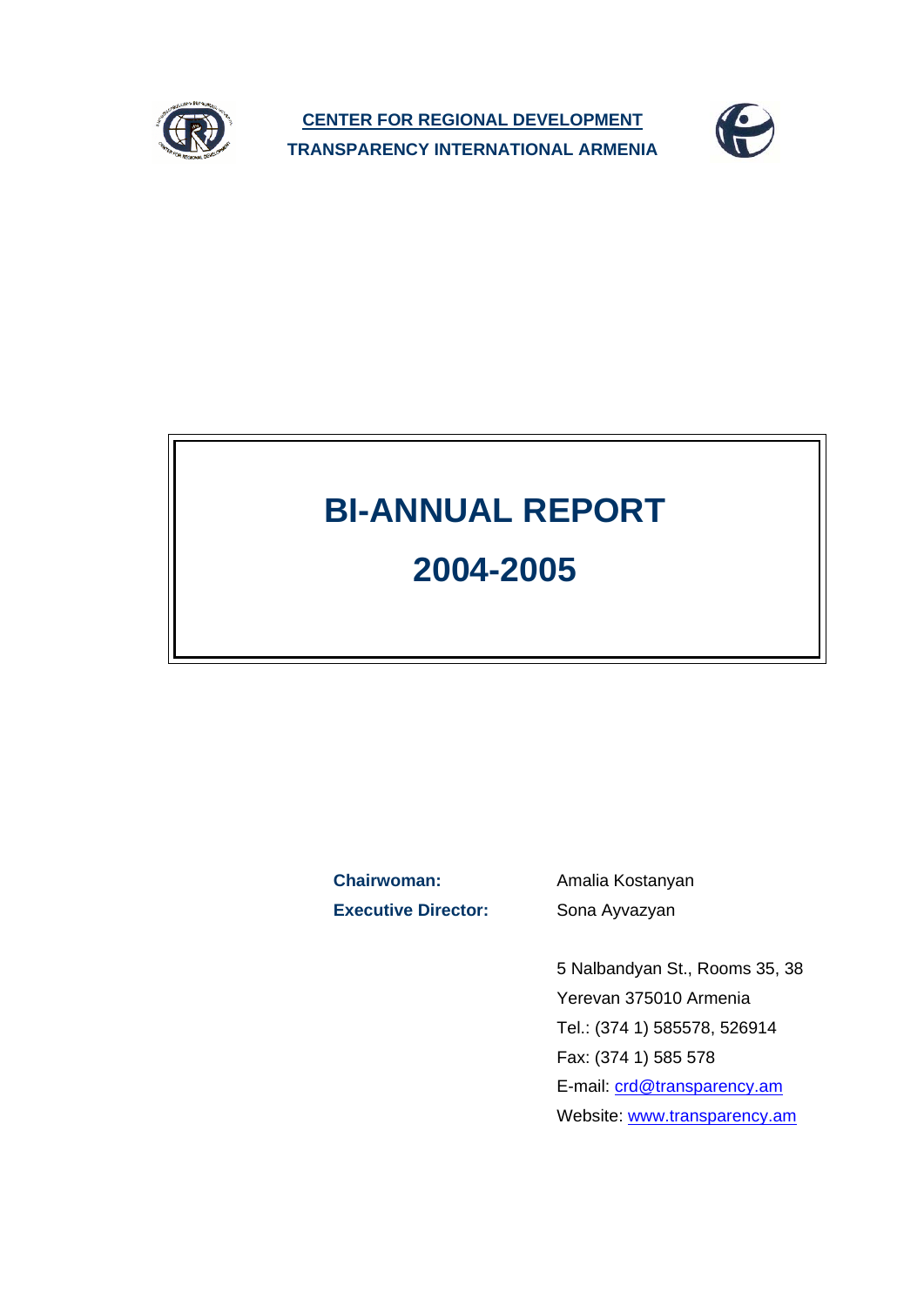## *1. ORGANIZATIONAL DEVELOPMENT*

During 2003-2004, the Center for Regional Development / Transparency International Armenia (hereinafter the Organization) made further progress towards development of the organization. It included adoption of policy documents such as the office regulations to guide day-to-day operations of the office, the human resource regulations to administer recruitment, promotion, benefits, discipline and salary schedule as well as financial management policy to regulate financial transactions and reporting.

In July 2004, Talin Grigoryan and Teresa Khorozyan, and in July 2005, Hasmik Minasyan joined the Organization. The total number of members as of December 2005 was 17 people. Members of the newly elected Board included Amalia Kostanyan (Chairwoman/Executive Director), Varuzhan Hoktanyan, Talin Grigoryan, Gohar Minasyan and Mkhitar Balayan. The Oversight Committee involved Marine Klyan and Lilit Hakobyan.

In November 2004, certain functions of the Executive Director were transferred to Sona Ayvazyan, and in December 2006, she was appointed as the Executive Director. Thus the process of separation of duties of the Organization's Chair and Executive Director was completed.

In July 2005, the General Meeting made a decision to re-register the organization to legally adopt Transparency International's name. An edited charter of the Organization was adopted by the General Meeting in November 2006 and the re-registration process was commenced.

In July 2004, the Chair of the Organization became a permanent member of the Republic of Armenia Anti-corruption Monitoring Committee.

## *2. GRANT PROJECTS*

## *National Anti-Corruption Resource Center (2002-2004)*

In 2004, the Organization continued operation of National Anti-corruption Center, funded by the Swiss Agency for Development and Cooperation. The goal of this project was to provide the representatives of the civil society, government institutions and international community with up-to-date information on relevant political, economic and social reforms being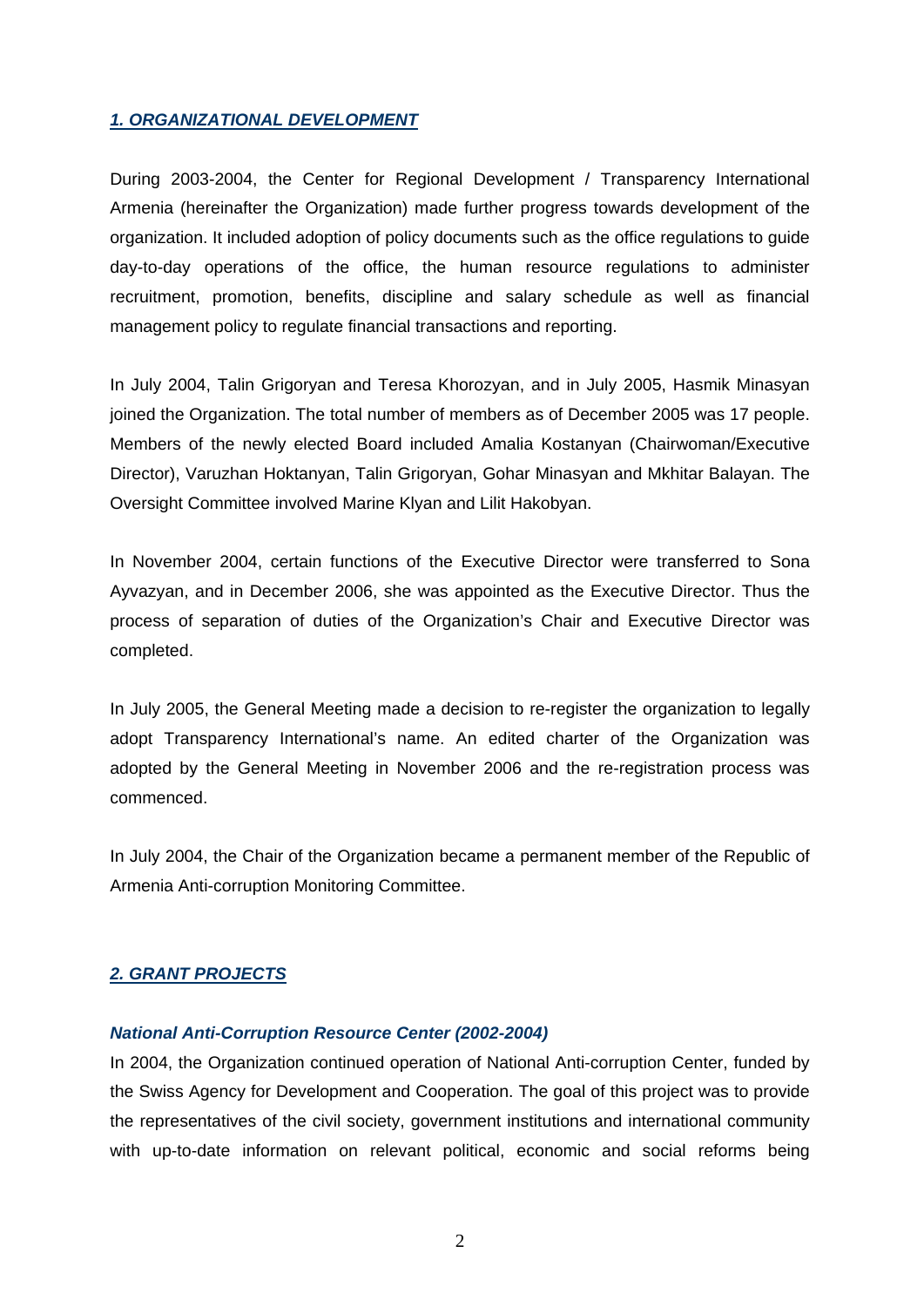undertaken in Armenia, local and international experience in the fight against corruption as well as increase public awareness on the phenomenon of corruption.

In 2004, the project opened units of the Anti-corruption Resource Center in 5 regions of Armenia – in Vanadzor, Goris, Ijevan, Ashtarak and Vayq cities - to facilitate and ensure access to the Center's services and resources outside the capital city. Units were opened in cooperation with partner organizations- «Center for Community Dialogues and Initiatives», «Armenian Constitutional Rights Protection Center», «Teachers' Union of Goris», «Work and Homeland» and «Communities Finance Officers' Association» NGOs.



*Poster exhibition opening ceremony in the hall of the "Moscow" movie theatre* 

Project conducted a series of awareness raising initiatives in Yerevan as well as in regions, such as poster competition and exhibition, essay contest among the schoolchildren, etc. In addition, the Organization's website was launched to contain a database of anti-corruption and good governance related organizations and initiatives in Armenia, the daily summary of corruption-related coverage in print media, etc.

#### *National Integrity System Assessment in Armenia*

In early 2004, the Organization completed the study of the National Integrity System (NIS) with funding of the British Foreign and Commonwealth Office. The project aimed at assessment of functioning of NIS in Armenia, identification of the most critical problems and search for their solutions as well as development of policy recommendations to promote more effective anti-corruption programs in Armenia.

In February 2004, the Organization held a national workshop to present the results of the study, to discuss the ways of curbing corruption, defining the duties and tasks of each sector, etc. The conference was attended by 70 participants, representing the government institutions, NGO and private sectors, international organizations and the mass media.



# *Expenditure Tracking and Performance Monitoring in Schools of Shirak Marz of Armenia*

In 2004, the Organization continued a project, funded by Oxfam Great Britain Armenian Branch, to promote the idea of transparent and accountable school boards to enable schools to manage their scarce financial resources in a more efficient and effective manner. The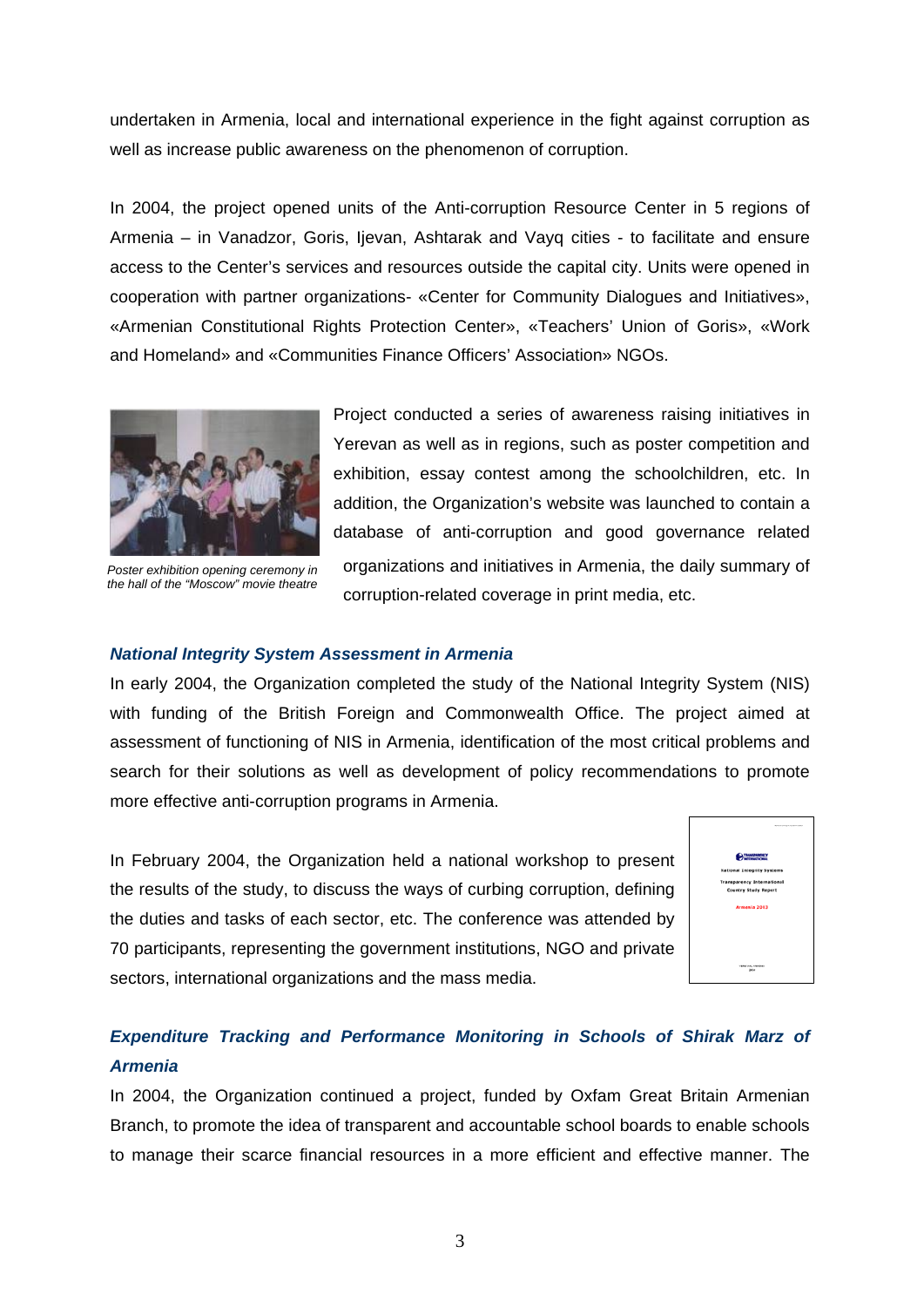project was implemented in the selected 8 schools of Shirak Marz. For this purpose, elements of participatory public expenditure management have been introduced.

Among the project activities were the study of the quarterly and annual budgets of schools, subsequent public discussions with potential beneficiaries of the project (teachers, parents and school principals) to reveal data on the performance of schools, the survey on the situation with the general secondary education in Shirak Marz, organization of public events to discuss project findings and development of recommendations to improve the performance of school boards.



The major outcome of the project was the introduction of the techniques of budget tracking as one of methods of participatory public expenditure management, which could enhance the involvement of the interested community members in the process of the school governance. Another outcome was the provision of the regional and central level decisionmakers with more detailed information on the situation with secondary education system of the Marz.

## *Promoting Public Participation in Environmental Decision-Making in Yerevan City*

In 2004, with support of the USAID NGO Strengthening Program, implemented by the World Learning Armenia, the Organization initiated a public campaign to promote public participation in environmental decision-making of the Yerevan Municipality. The campaign included public opinion survey, production and dissemination of brochures, publication of a series of articles in nationwide newspapers, broadcasting of a TV talk-show, production and broadcasting of a PSA, organization of public hearings and rallies. The Organization established a Coalition of 41 NGOs, elected members of the Environmental Public Council, developed draft regulations and advocated for engagement of this council in the environment-related decision-making in Yerevan.

The project increased public awareness on environmental issues, intensified public protest against illegal activities of state institutions and the media coverage of the environmental problems, raised the issue of deterioration of green areas to the agenda of relevant authorities, achieved recognition of the environmental public movement and strengthening of the control over the spatial planning and construction in Yerevan City.

#### *Improvement of Environmental Assessment Legislation in Armenia*

In 2004, the Organization, with support of the British Foreign and Commonwealth Office, continued working on the improvement of the legal framework for assessment of the effects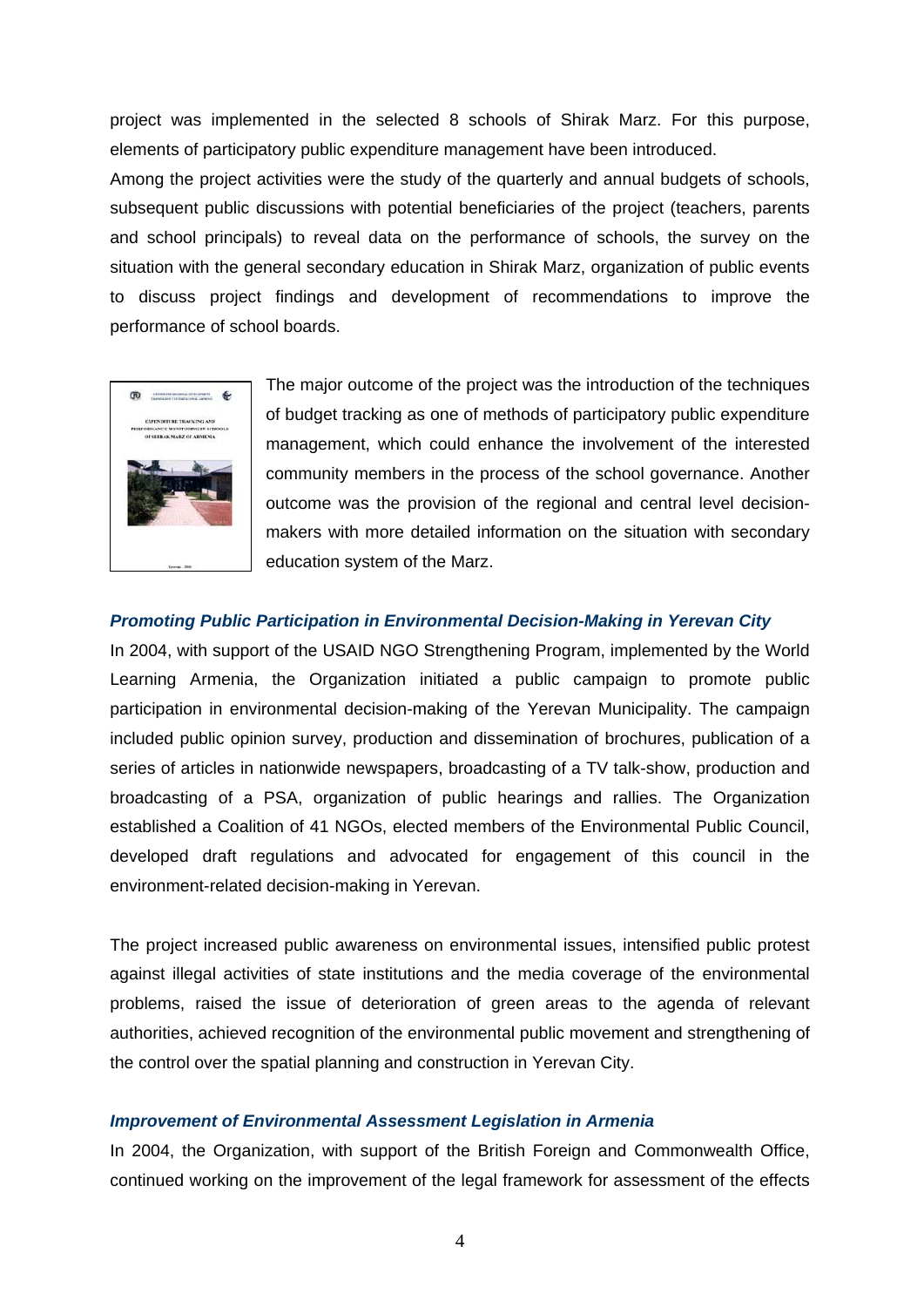of public and private projects as well as of certain plans and programs on the environment and for compliance of Armenia to its respective international obligations. Based on the analysis of the existing legal and policy framework, the project completed the draft Law on State Environmental Review and developed a supporting regulation. A series of expert meetings and public hearings were held to get the stakeholders' contribution in the legal drafting process.

The project was implemented in close cooperation with the Ministry of Nature Protection and other government and non-government organizations. In October 2004, the draft was submitted to the Ministry of Nature Protection of the Republic of Armenia, who circulated documents among the government entities to get their concurrence.

## *Towards Trade Facilitation in the Southern Caucasus*

During 2004-2005, with support of the Eurasia Foundation's South Caucasus Cooperation Program and the OSCE Office in Yerevan, the Organization implemented a regional project to conduct a comparative analysis of the customs regulations and procedures on import/export of goods and transportation means in the South Caucasus countries and make recommendations towards harmonization of the appropriate legislation across the region and better coordination of state services. Publication and dissemination of 3 issues of a regional bulletin in Armenia, Azerbaijan Georgia, regional meetings and on-line consultations promoted public awareness on the trade-related issues and contributed to facilitation of a dialogue between representatives of the state and business community.



In December 2005, a regional conference "Towards Trade Facilitation in the South Caucasus" was organized in Yerevan with participation of representatives of state institutions, businesses, NGOs and international organizations. The project was implemented in partnership with the Association on Young Economists of Georgia and Entrepreneurship Development Foundation of Azerbaijan.

#### *Needs Assessment and Formulation of an OSCE Police Assistance Program*

In January 2004, the Organization completed the public opinion survey on the performance of the study of the Arabkir District's Police Department to identify concerns about the crime situation in the neighbourhood and its impact on the quality of life. The Organization presented the results of the study to the Police Service. The survey was funded by through the OSCE Office in Yerevan - Police Assistance Program in Armenia.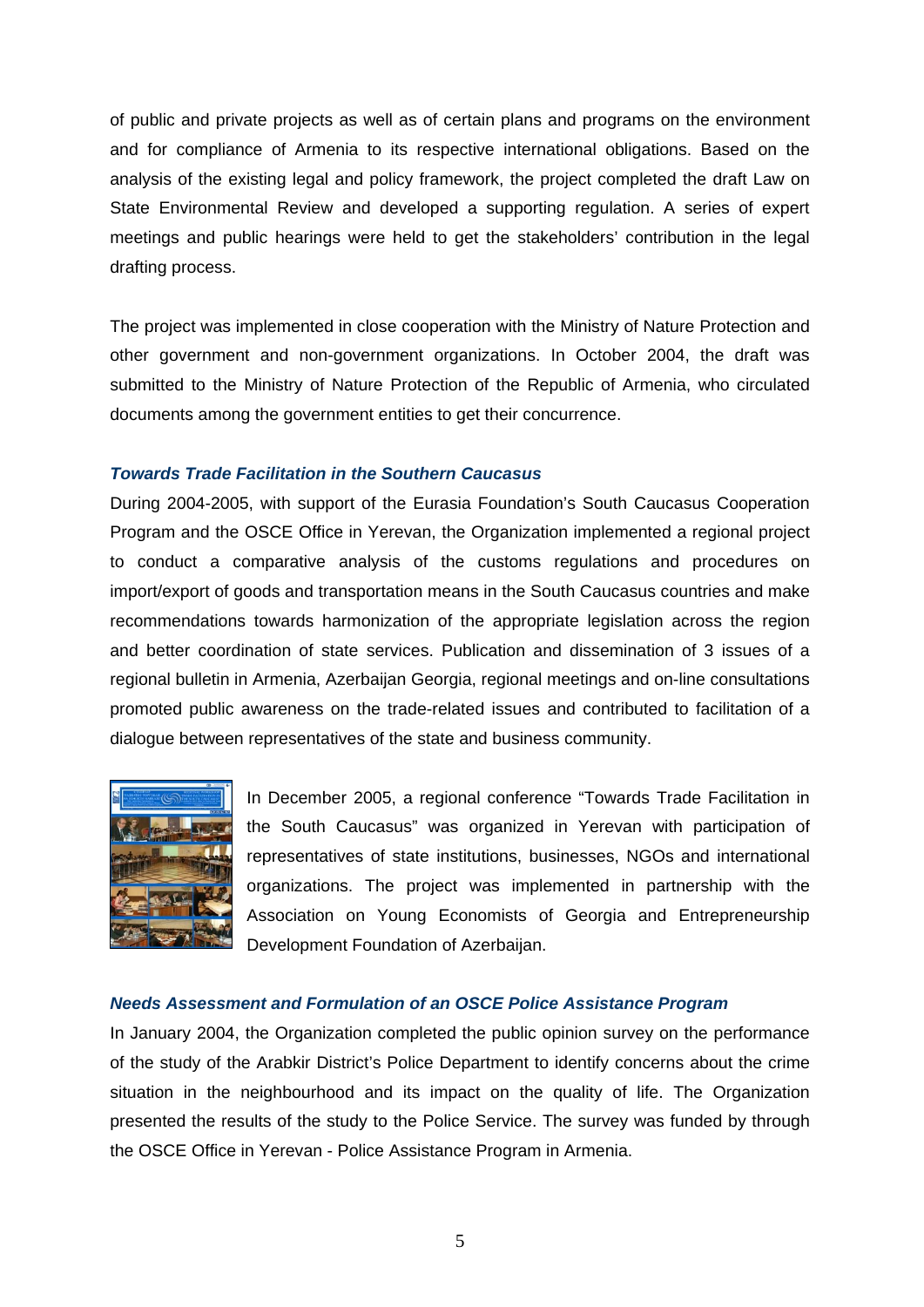# *Transparency International Europe and Central Asia Meeting «Building Democratic Governance through Transparency and Participation»*

In June 2004, the Organization, in cooperation with the TI Secretariat in Berlin organized the first ever Europe and Central Asia meeting of TI chapters, aimed at promoting capacitybuilding in combating corruption, raising awareness about corruption-related issues and developing recommendations for combating corruption. The meeting addressed the immense challenges of the South Caucasus related to corruption and offered to the governments and civil society of the region the aggregate experience of TI as a global movement.



*Workshop participants in "Tigran Metz" hall of Armenia Marriott Hotel* 

More than 100 experts, practitioners and civil society activists from 26 countries participated in the event, discussed the key issues of regional relevance, shared their experiences, introduced new ideas and outlined future joint projects. One of the outcomes of the meeting was development and publication of the TI Regional Tool Kit collection of best practices across the region.

Organization of the TI regional meeting was sponsored by Council of Europe, Open Society Institute Assistance Foundation Armenia, Swiss Agency for Development and Cooperation, OSCE Office in Yerevan, British Government, US Embassy in Yerevan, European Union, BMZ, etc. Publication of the Tool Kit was funded by the US Department of State Public Affairs section grant.

#### *Institutional Assessment of Local Capacity in Village Communities of Sisian District*

In 2004, the Organization carried out assessment of the capacity of village communities upon request and with funding of the International Accion Contra el Hambre Foundation (ACH) Mission in Sisian. The project particularly targeted villages involved in the ACH «Syuniq Self-Reliance Development» project, which was aimed at improving living standards of socially vulnerable families through enabling the capacity of the communities and its villagers to identify and respond their community and household needs.

In the initial phase of the assessment, the Organization conducted a public opinion survey and analyzed its results. At the next stage it continued social and legal research based on which recommendations for promoting institutional strengthening component were drafted. The latter were taken into consideration by the ACH in planning its activities for years 2004- 2007.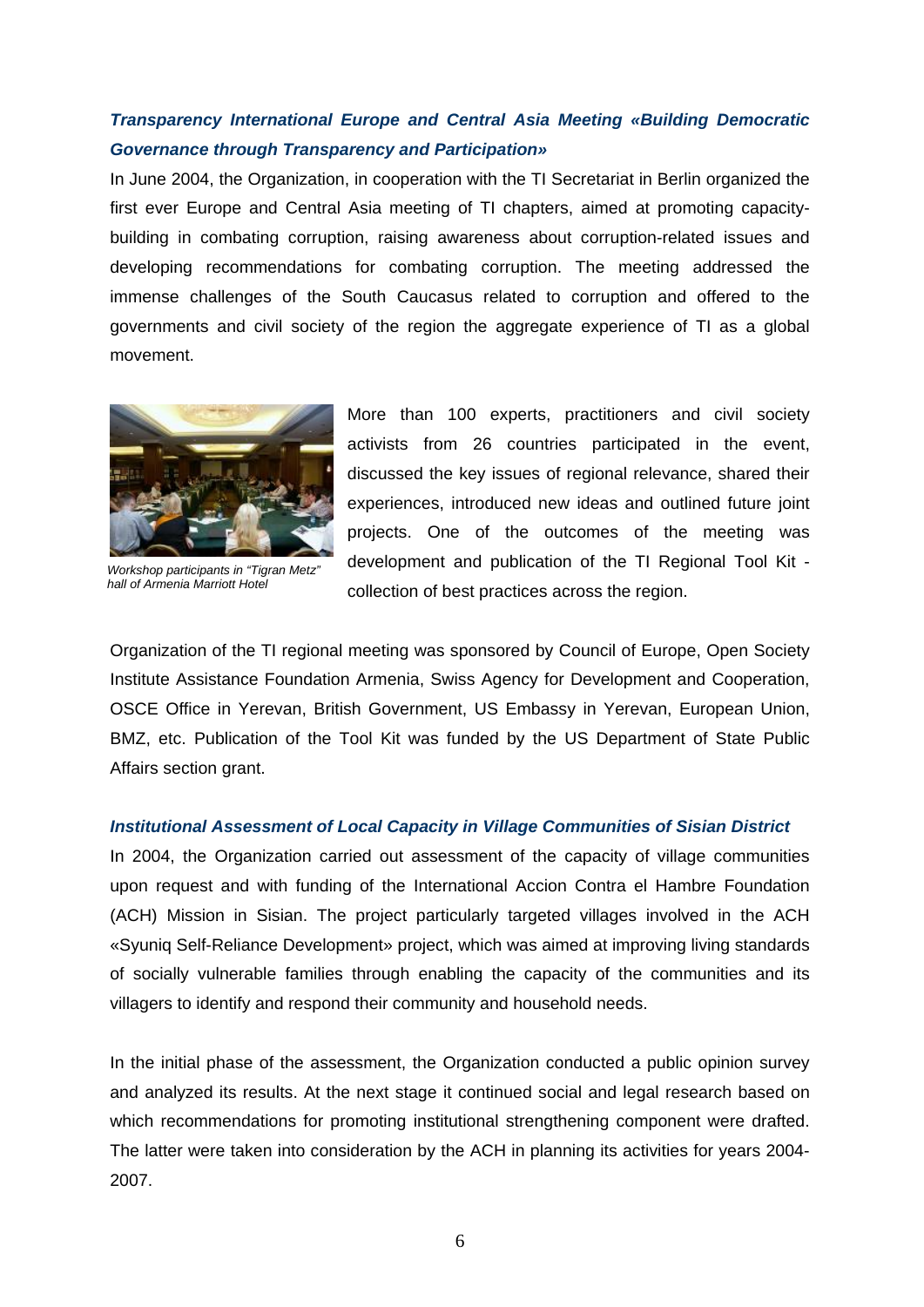#### *Promoting Access to Information and Public Participation in Environmental Matters*

In 2004, with support of the TI Global Programme Securing Access to Information, the Organization carried out an evaluation of the performance of Yerevan Municipality and Neighborhood Communities in providing access to information and opportunities for public participation in urban development and the related environmental decision-making in Yerevan City.

The project aimed at using evaluation results to draw the attention of the government and the public on the problem of transparency in urban development, in order to include it in the Anti-corruption Strategy and Its Implementation Plan. The results of survey and analysis were published and distributed among stakeholders in state institutions and nongovernmental organizations.

# *Capacity Development Related to Participatory Monitoring and Social Accountability Mechanisms in the Secondary Education System in Shirak Marz of Armenia*

During 2004-2005, with the support of the World Bank Office Yerevan, the Organization implemented a project to strengthen local NGO capacity in Shirak Marz of Armenia for enhancing participatory monitoring of the ongoing reforms in the education system, particularly, in the secondary schools. The project resulted in the increased capacity of Shirak Marz civil society organizations to apply participatory monitoring/social accountability methodologies, and in the raised awareness of the local NGOs and other stakeholders of the education area on the problems of the schools of the Marz.

# *Monitoring of the Implementation of PRSP and Donor Assistance Programs in Secondary Education in Shirak Marz of Armenia*

During 2004-2005, with support and partnership of the Oxfam Great Britain, the Organization implemented a project designed to contribute to the reduction of poverty in Armenia- the major goal of the Poverty Reduction Strategy Program (PRSP).

The project contributed to the empowerment of the community population by making their voice heard at the decision-making level and enabled to develop genuine social partnership relationships between civil society organizations and regional/central authorities. It enhanced the involvement of the interested local NGOs in the process of monitoring of the general secondary education field in Shirak Marz and increased the awareness of the population on the PRSP goals, objectives and implementation process, to set grounds for promoting transparency and accountability of the government authorities and donor organizations in the implementation of PRSP measures in the secondary education area.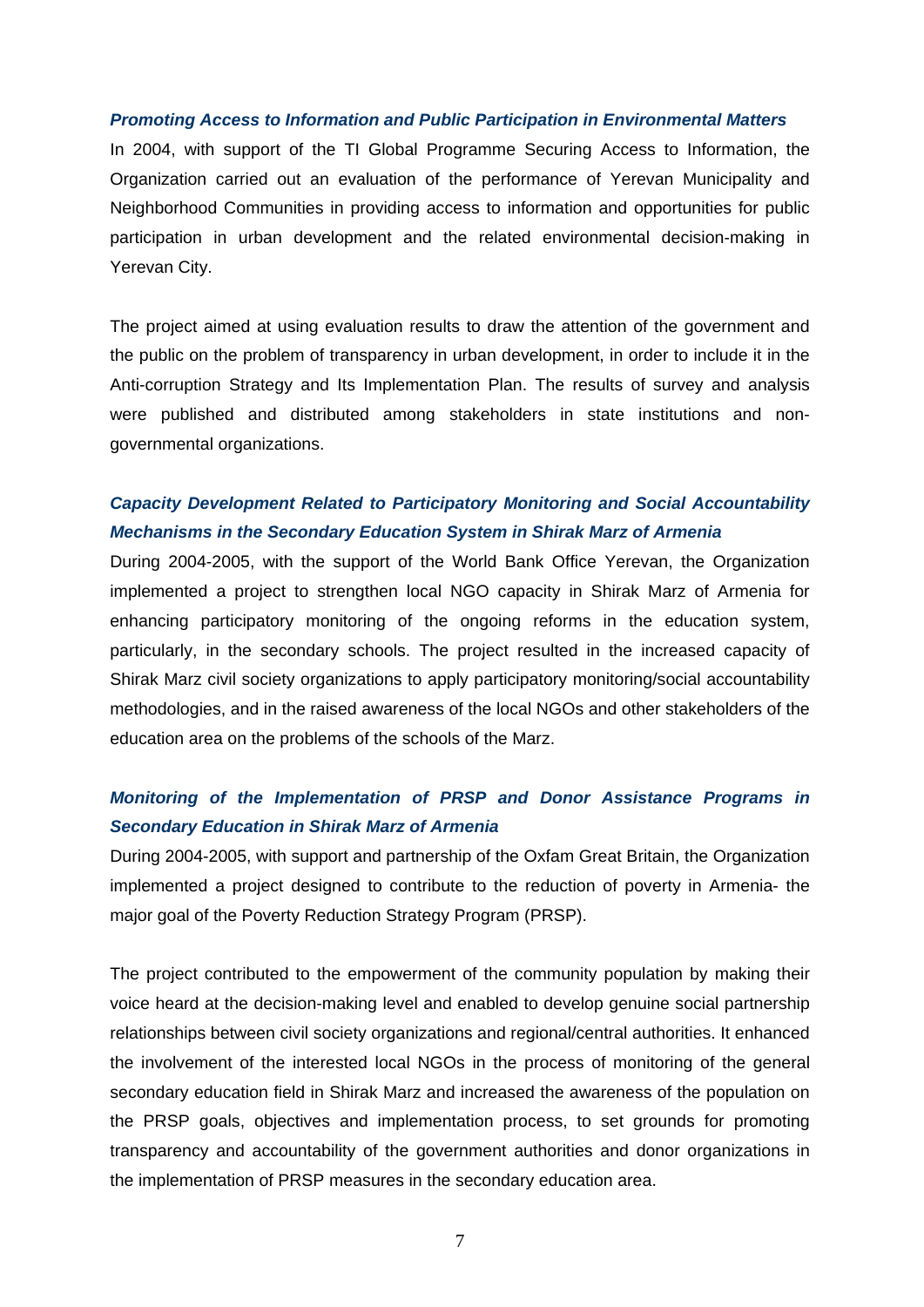In September 2005, the project was extended for another year and funded by the Oxfam Great Britain Armenian Branch and (Novib) the Oxfam Netherlands.

## *National Anti-Corruption Resource Center (2004 - 2005)*

During 2004-2005, the Swiss Agency for Development and Cooperation continued support of the National Anti-Corruption Resource Center. The objective of this stage was to contribute to the transparency and participation at the local-government level through increasing the capacity of civil society groups in the monitoring of local government activities. This project was implemented in 5 cities of Armenia, in conjunction with the



project Promoting Transparency and Participation at Local Government Level funded by the US Embassy in Armenia.

Throughout implementation, the project conducted a public opinion survey on the delivery of local services, which identified the garbage collection as a major problem, gathered information about the service provision, arranged focus group discussions, organized training of local groups and carried out pilot monitoring of garbage collection services. The latter included installation of a hot-line, observations, cooperation with the mass media, monitoring of revenues and expenditures of garbage collection companies, publication of brochures, development and broadcasting of a PSA, etc.

In addition to the above, the project initiated a pilot monitoring of the pre-election campaign and the use of administrative resources for Vanadzor city mayor elections in 2004.

The project contributed to the citizens' activism, increased their demand for higher quality of services and developed their capacity to monitor local government activities. The project was implemented in partnership with the «Center for Community Dialogues and Initiatives», «Armenian Constitutional Rights Protection Center», «Teachers' Union of Goris», «Work and Homeland» and «Communities Finance Officers' Association» NGOs.

#### *Promoting Transparency and Participation at Local Government Level*

Supported by the US Embassy in Armenia through its Department of State Public Affairs, the project planned to contribute to the improvement of transparency and participation at the level of local self-government bodies through utilization of a series of mechanisms that would engage citizens of Ashtarak, Goris, Ijevan, Vanadzor and Vaiq - in local decisionmaking in order to address deficiencies of the municipal service delivery.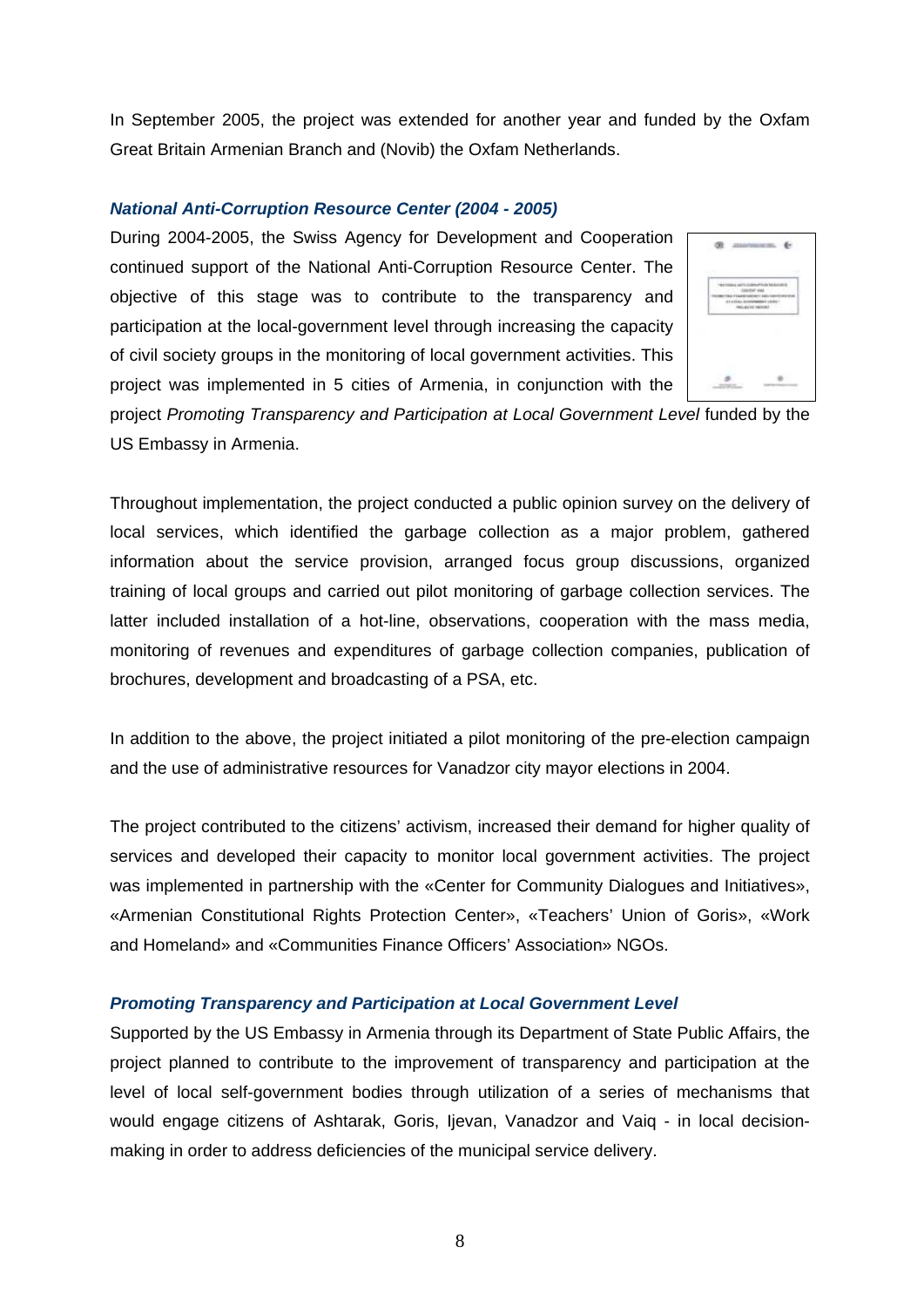The project conducted a public opinion survey on public participation, supported participation of local activists in sessions of the Community Councils and organized public hearings on the garbage collection related matters as well as other issues of local importance.

This project was implemented in combination with the project *National Anti-Corruption Resource Center (2004 - 2005)*, described above*.* 

### *Civic Activism Training in Rural Communities of Sisian District*

In 2005, the ACH Mission in Sisian funded civic activism training in selected 10 villages of Sisian District. Experts of the Organization delivered training sessions on the topics of democracy, governance, elections and participation. Representatives of village mayor's office, village council members as well as ordinary villagers participated in the training sessions that resulted in increased awareness of participants on the mentioned topics and on the political administrative system of Armenia

## *No Corruption: Civic Control of Local Government*

In 2005, with assistance of the British Embassies in Warsaw and Yerevan, through the British Foreign and Commonwealth Office under the Global Opportunities Fund, Re-Uniting Europe Programme, the Organization implemented a project to improve the quality of municipal government service in Armenia and the average citizens' capabilities for putting into practice their civil rights.

The project was implemented in partnership with the Czech-Polish-Slovak Solidarity Foundation and introduced the Armenian stakeholders to the Polish legal mechanisms and daily practices regarding civic control of authorities, particularly, with respect to monitoring tasks and participation of citizens in decision-making process with a view of eliminating corruption. Two workshops were held with participation of Polish experts as well as a study tour to Poland was organized for local officials, NGOs and media representatives specialized in the field.

#### *Towards More Effective Anti-Corruption Policy in Armenia*

In 2005, with support of the USAID Civic Advocacy Support Program implemented by the Counterpart International Armenia, the Organization launched an initiative to promote more effective anti-corruption policy in the country.

The project was designed to develop policy recommendations for improvement of the existing anti-corruption policy documents by ensuring in them incorporation of preventive,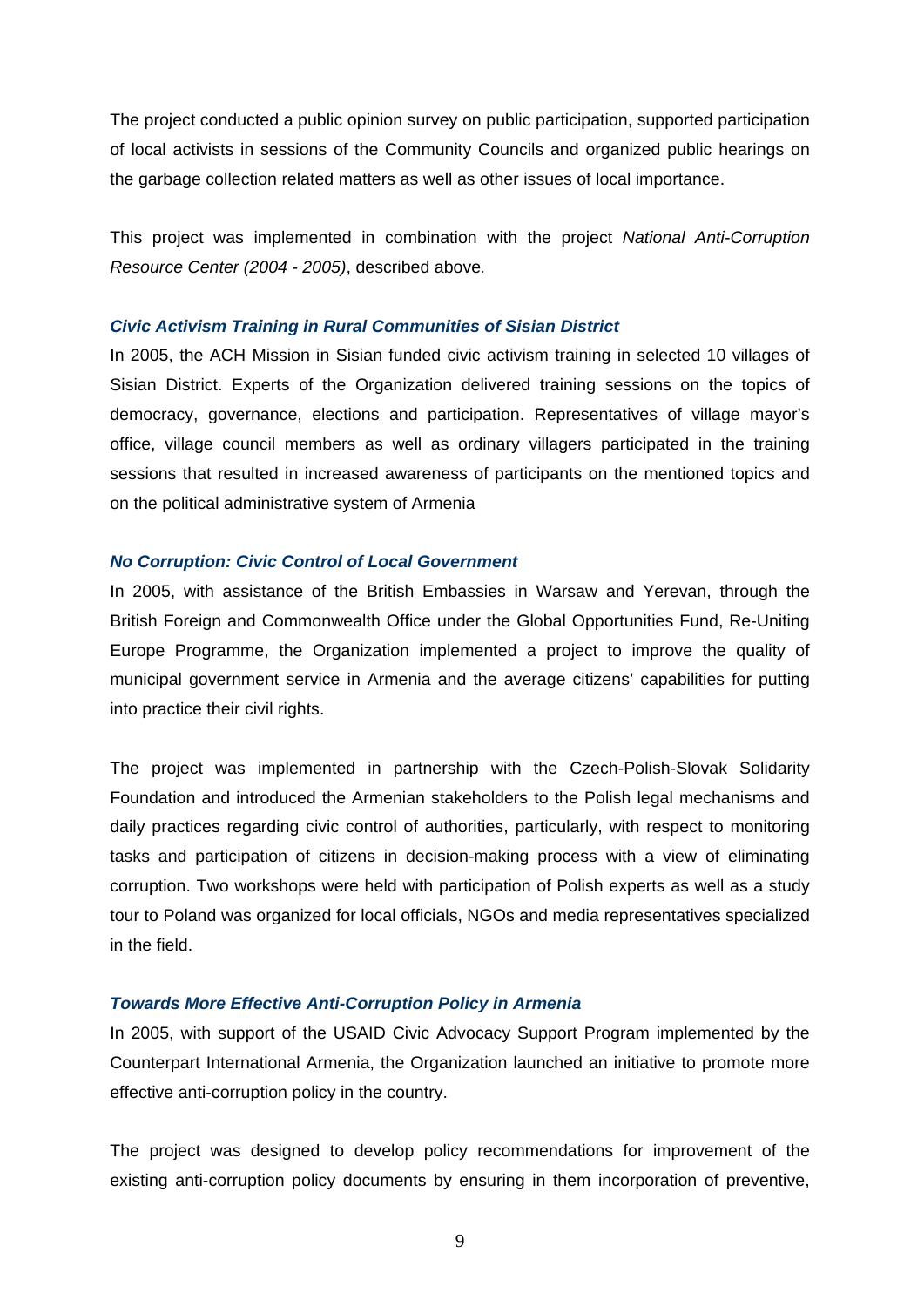detective and public support measures and organizing advocacy campaign to increase awareness of constituencies on the existing problems of the anti-corruption policy and to exercise public pressure on the decision-makers to adopt the recommended changes.

A phone survey was carried out for 1500 respondents across the country to reveal public perception on corruption-related issues. In addition, several focus group discussions along with individual face-to-face interviews were conducted with participation of representatives of relevant institutions, NGOs, businesses, media and international organizations. Daily monitoring of print media coverage on corruption-related matters was maintained within this project.

#### *Armenia Rural Enterprise and Small Scale Agriculture Assessment Project*

In December 2005, the Organization, with assistance of the World Bank Office Yerevan, started a project, aimed at providing recommendations to improve service delivery by the Regional Agriculture Support Centers and Regional Small and Medium Enterprise Development and Support Centers through strengthening communication between those and the users (primarily, farmers), between the villagers and their local self-governance bodies (including village mayors and village councils). The project was planned to be implemented in Shirak, Tavush, Aragatsotn, Gegharquniq and Syuniq Marzes of Armenia and included social research targeting main beneficiaries, experts and state officials.

#### *3. OTHER INITIATIVES*

# *Phone Survey of the Public Opinion on the Anti-Corruption Strategy Program of the Republic of Armenia*

In the beginning of 2004, the Organization conducted a phone survey for more than 600 respondents countrywide to find out how informed citizens were and what their attitude was towards the Anti-Corruption Strategy Program. Results were widely publicized and presented at the NIS Workshop in Yerevan and the opening ceremonies of National Anticorruption Resource Center's Units in respective cities.

## *Environmental Public Advocacy*

The Environmental Public Alliance of Armenian NGOs, which was established and coordinated by the Organization's representatives, organized advocacy campaigns against illegal activities of the Armenian authorities in the field of environment. As a result of a massive campaign against construction of a road through the Shikahogh national reserve,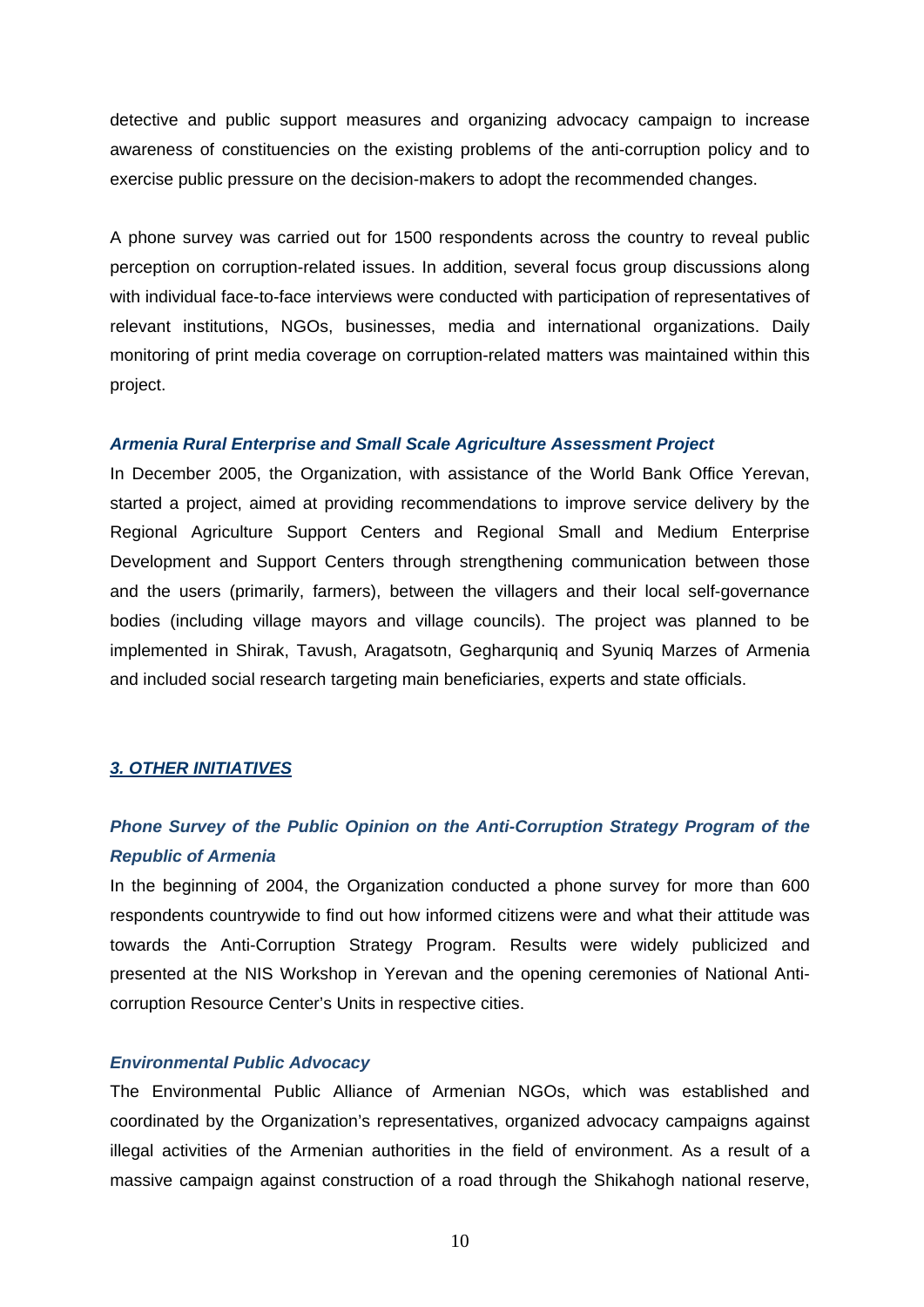initiated by the coalition of NGOs in May-June 2004, the Armenian Government was forced to change its decision and choose an alternative route. Another movement was arranged against illegal urban development in Yerevan city, particularly related to destroying green areas and historical-cultural monuments as well as to the violations related to geological/seismological safety and human rights, for the gain of particular individuals/companies.

#### *Compliance of Armenia to International Obligations*

In 2004, the Organization, in partnership with the Sakharov Armenian Human Rights Protection Center and the Armenian Botanical Society, initiated litigation against the illegality of the Armenian Government's decisions related to construction of Dalma Orchards in Yerevan, which violated the national legislation as well as the UNECE Convention on Access to Information, Public Participation in Decision-Making and Access to Justice in Environmental Matters (Aarhus Convention). Upon communication by the mentioned Armenian NGOs, the Aarhus Convention's Compliance Committee recognized the acceptability of the complaint. A representative of the Organization attended the Second Meeting of Parties of the Aarhus Convention and the Eighth Session of its Compliance Committee, held in Almaty in May 2005, to answer questions of committee experts related to the non-compliance of the Armenian Government to international obligations.

#### *Statements*

In April 2004, the Organization made a statement to react to the political persecutions, violence and arrests following the public demonstrations against political corruption and falsifications during presidential and parliamentary elections in 2003. The Organization appealed to the international community to condemn those actions undertaken by the Armenian authorities and called to take real measures against not following international obligations, aimed at ensuring democratic development of the country.

In July 2005, the Organization's website was attacked and the section containing media articles on corruption-related issues was damaged. The Organization issued a public statement to condemn such a practice, which was followed by a statement from Transparency International Secretariat. The latter stated that any attempt to intimidate a civil society organization is against the principles and standards to which Armenia has officially subscribed. TI Secretariat appealed to the Armenian authorities that the normal conditions for the day-to-day operation of the anti-corruption watchdog - one of the members of the more than 90 National Chapters of Transparency International – to be safeguarded.

11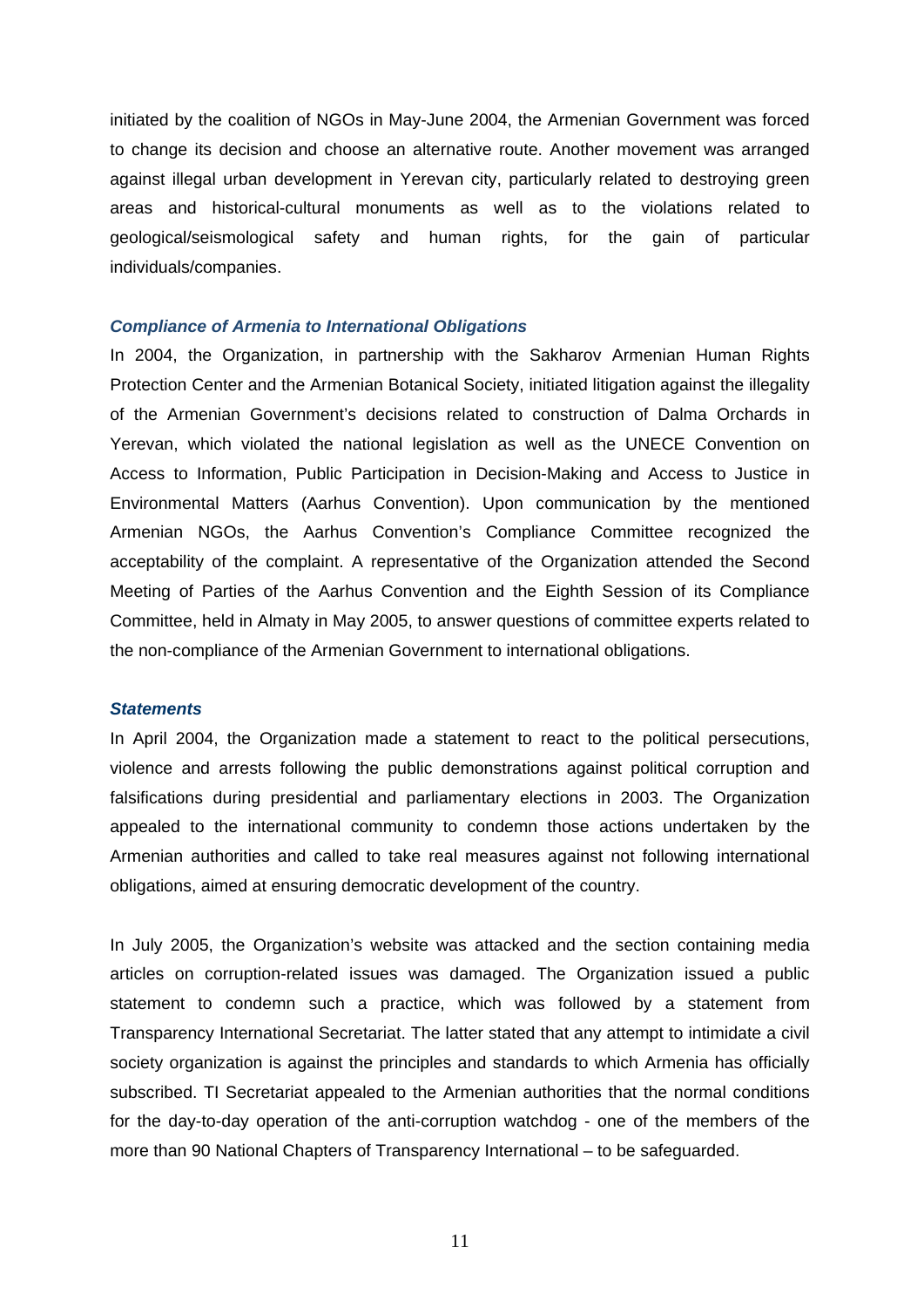#### *Anti-corruption NGO Coalition*

In early 2004, the Anti-Corruption NGO Coalition was dissolved because of disagreement among its members in regard with Coalition's position on the non-participatory and the nontransparent manner, in which the Armenian government developed and adopted the Anticorruption Strategy and Its Implementation Plan. Some of the Coalition's members supported the Organization's position, which criticised the government's approach, while few others decided to support the Armenian Government' initiatives.

# *Award for «The Outstanding Contribution to the Anti-Corruption Movement in Armenia»*

The Organization granted its 2004 Award to "Investigative Journalists" NGO. The award ceremony took place at the TI Europe and Central Asia Meeting «Building Democratic Governance through Transparency and Participation» in June 2004.

The 2005 Award was granted to "Haykakan Zhamanak" newspaper. The award ceremony took place at the workshop "Introducing the Polish System of Counteracting Corruption" in December 2005.



*2005 Award Ceremony* 

#### *Award «The Best Employee of the Year»*

The best employee for the year 2004 was recognized Vakhtang Siradeghyan, the Media Specialist of the Organization, and the best employee for 2005- Irina Karapetyan, Assistant for the Project Promoting Access to Information and Public Participation in Environmental Matters, and volunteer for other activities of the Organization.

#### *4. PARTICIPATION IN CONFERENCES AND WORKSHOPS*

During the years 2002-2003, representatives of the Organization participated and contributed in the following conferences and seminars:

- *2004 January -* Workshop on Armenia's GRECO membership, Council of Europe, Yerevan, Armenia
- *2004 February* Workshop on Budget Monitoring in Public Education, Oxfam Great Britain, Malawi, Lilongwe
- *2004 February -* Workshop on "National Integrity System Assessment Study", CRD/TI Armenia, funded by the British Government, Yerevan, Armenia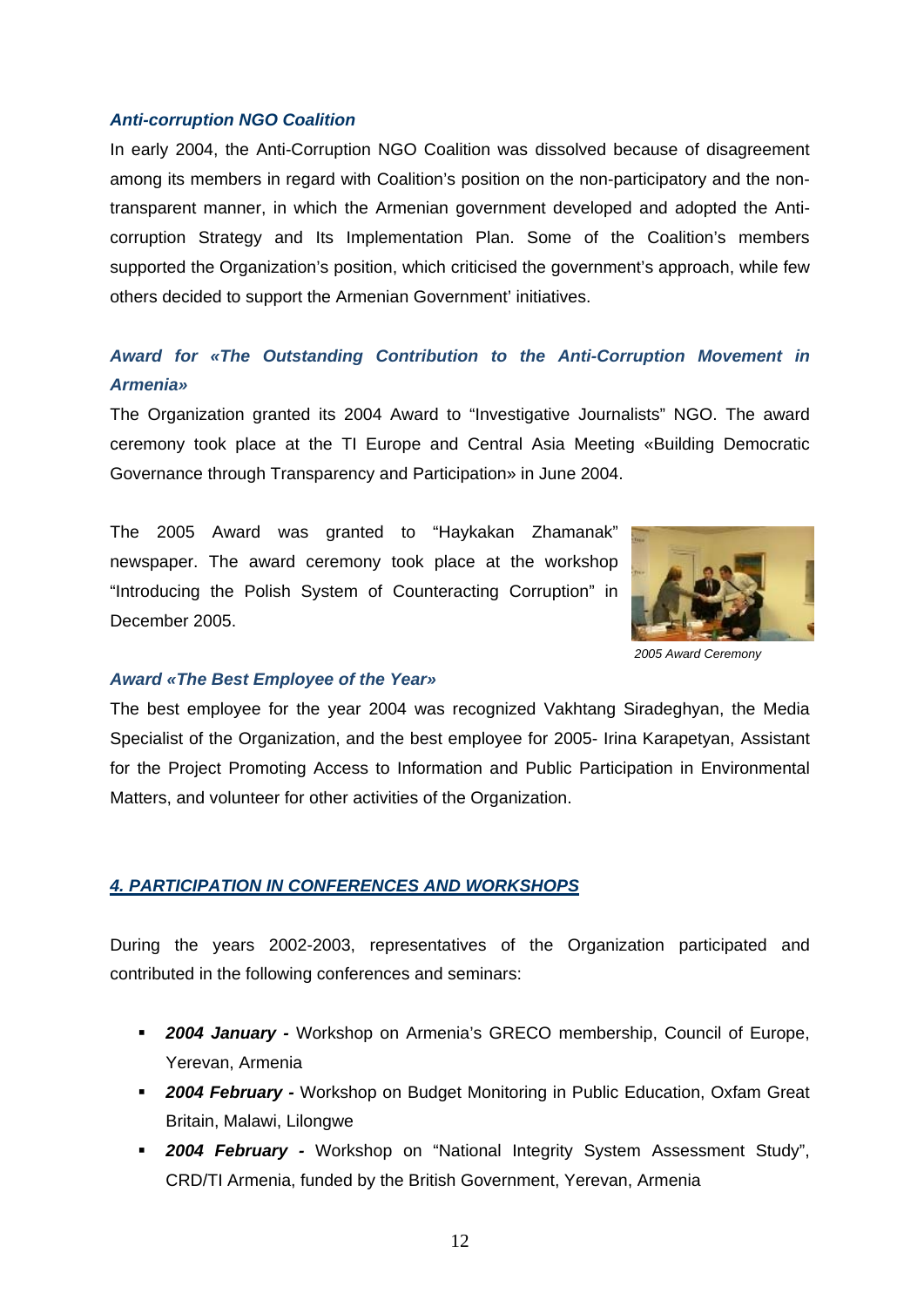- *2004 March -* Anti-Corruption Resource Centers Evaluation Workshop, Transparency International, Moscow, Russia
- *2004 April* Workshop on Capacity Development in Participatory Monitoring and Social Accountability in Armenia, the World Bank Office Yerevan, Sisian, Armenia
- *2004 April -* Third Preparatory Seminar for the Twelfth OSCE Economic Forum "New Challenges for Building up Institutional and Human Capacity for Economic Development and Co operation", Bishkek, Kyrgyzstan
- *2004 May -* Workshop on Environment and Security Initiative for the South Caucasus National Consultations, OSCE/UNDP, Yerevan, Armenia
- *2004 May -* Discussion of "Fulfilment of Responsibilities Undertaken by Armenia after Joining the Council of Europe" of Political Discussion Club, Yerevan, Armenia
- *2004 May -* Workshop on Corridor Development in the South Caucasus, the World Bank Tbilisi, Georgia
- *2004 May -* Partnership for Peace International Research Seminar "The South Caucasus: Promoting Values through Cooperation", the NATO Defense College and the Ministry of Defense of Finland, Helsinki, Finland
- *2004 June -* Europe and Central Asia Transparency International Meeting "Building Democratic Governance Through Transparency and Participation", CRD/TI Armenia and TI Secretariat in Berlin, Yerevan, Armenia
- *2004 June -* Second Review Meeting of the OECD Anti-Corruption Network for Transition Economies, Paris, France
- *2004 September -* Workshop on Capacity Development in Participatory Monitoring and Social Accountability in Armenia, the World Bank Office Yerevan, Kapan, Armenia
- *2004 September -* Regional Workshop on Conflict and Corruption, International Alert, Istanbul, Turkey
- *2005 February -* Seminar on International Anti-Corruption Standards, OECD Anti-Corruption Network for Transition Economies, Kyiv, Ukraine
- *2005 May* Second Meeting of Parties of the Aarhus Convention and the Eighth Session of its Compliance Committee, Almaty, Kazakhstan
- *2005 June -* Annual Meeting of the OECD Anti-Corruption Network for Transition Economies, OECD, Istanbul, Turkey
- *2005 October -* Anti-Corruption Workshop organized by UNDP Yerevan Office, Yerevan, Armenia
- *2005 October -* NATO Parliamentary Assembly, Sixty-first Rose-Roth Seminar, Yerevan, Armenia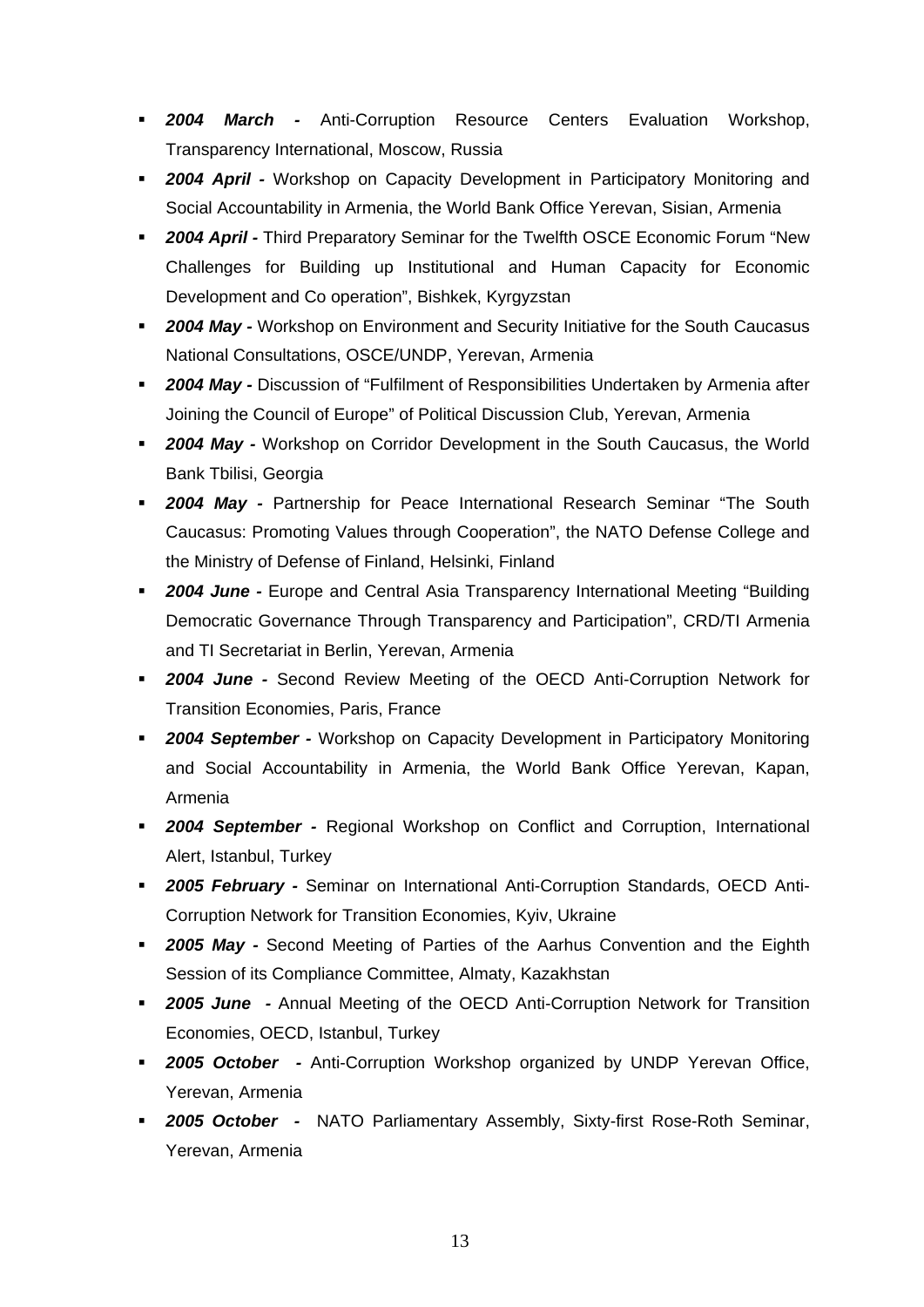- *2005 November -* International Workshop "National and International Anti-Corruption Legal Instruments and Best Practices", OSCE Office in Yerevan and the Armenian Anti-Corruption Monitoring Commission, Yerevan, Armenia
- *2005 November -* TI International Conference "Fostering Development and Improving Lives through Curbing Corruption" and TI Europe and Central Asia Meeting, Berlin, Germany

# *5. FINANCIAL REPORT*

## *Revenues*

| <b>Donor Organization</b>                                              | Amount <sup>1</sup> |  |
|------------------------------------------------------------------------|---------------------|--|
| The Swiss Agency for Development and Cooperation                       |                     |  |
| The Eurasia Foundation Armenia Office                                  | \$69,450            |  |
| OXFAM Great Britain Armenian Branch Office                             | \$46,413            |  |
| USAID Civic Advocacy Support Program/Counterpart International Armenia | \$21,396            |  |
| USAID NGO Strengthening Program/World Learning Armenia                 | \$15,532            |  |
| US Embassy in Armenia                                                  | \$12,491            |  |
| International Accion Contra El Hambre Foundation                       | \$14,210            |  |
| The Polish-Czech-Slovak Solidarity Foundation                          | \$10,792            |  |
| Open Society Institute, Assistance Foundation-Armenia                  | \$9,935             |  |
| TI Global Programme Securing Access to Information                     | \$3,896             |  |
| British Embassy Yerevan Foreign and Commonwealth Office                | \$5,000             |  |
| <b>OSCE Office in Yerevan</b>                                          | \$4,882             |  |
| The World Bank Office Yerevan                                          | \$3,293             |  |
| International Alert's Business and Conflict Programme                  | \$3,120             |  |
| TI Secretariat through its Council of Europe grant                     | \$1,375             |  |
| <b>Total</b>                                                           | \$295,438           |  |



<sup>1</sup> <sup>1</sup> Equivalent in Armenian Drams